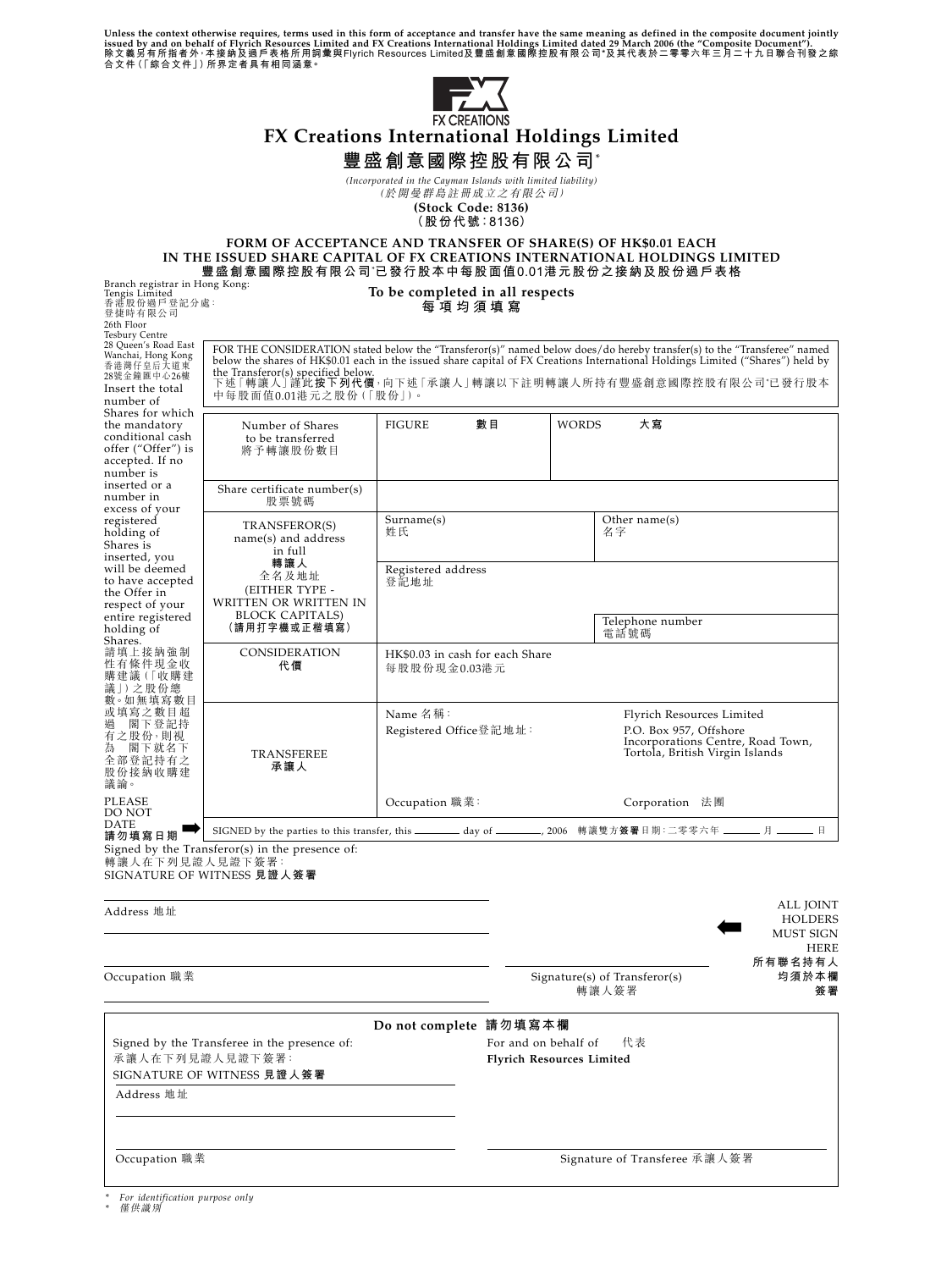## **Personal Information Collection Statements**

The main provision of the Personal Data (Privacy) Ordinance<br>(Chapter 486 of the Laws of Hong Kong) (the "Ordinance") came<br>into effect in Hong Kong on 20 December 1996. This personal information collection statement informs you of the policies and practices of the Offeror, Kingston Securities and the Registrar in relation to personal data and the Ordinance.

# **1. Reasons for the collection of your personal data**

To accept the Offer for your Share(s), you must provide the<br>personal data requested. Failure to supply the requested data<br>may result in the processing of your acceptance being rejected or delayed.

# **2. Purposes**

The personal data which you provide on this form may be used, held and/or stored (by whatever means) for the following purposes:

- processing your acceptance and verification or compliance with the terms and application procedures set out in the Composite Document and this form of acceptance and transfer;
- registering transfers of the Share(s) out of your name;
- maintaining or updating the relevant register of holders of the Share(s);
- conducting or assisting to conduct signature verifications, and any other verification or exchange of information;
- distributing communications from the Offeror and/or Kingston Securities and/or its subsidiaries or agents such as financial adviser and the Registrar;
- compiling statistical code information and shareholder profiles;
- making disclosures as required by laws, rules or regulations (whether statutory or otherwise);
- disclosing relevant information to facilitate claims of entitlements;
- any other purpose in connection with the business of the Offeror or the Registrar; and

• any other incidental or associated purposes relating to the above and other purpose to which the Shareholders may from time to time agree to or be informed of.

# **3. Transfer of personal data**

The personal data provided in this form will be kept<br>confidential but the Offeror and the Rejstrar may, to the<br>extent necessary for achieving the purposes above or any of<br>them, make such enquiries as they consider necessar

- the Offeror, Kingston Securities and/or its agent(s) and adviser(s) and the Registrar;
- any agents, contractors or third party service providers who offer administrative, telecommunications, computer, payment or other services to the Registrar, in connection with the operation of its business;
- any regulatory or governmental bodies:
- any other persons or institutions with which you have or propose to have dealings, such as their bankers, solicitors, accountants or stock brokers; and
- any other persons whom the Offeror or the Registrar considers to be necessary or desirable in the circumstances.

**BY SIGNING THIS FORM YOU AGREE TO ALL OF THE ABOVE**

# **4. Access and correction of personal data**

The Ordinance provides you with rights to ascertain whether the Offeror or the Registrar hold your personal data, to obtain a copy of that data, and to correct any data that is incorrect. In accordance with the Ordinance, the Offeror and the Registrar have the right to charge a reasonable fee for the processing of any data access request. All requests for access to data or correction of data or for information regarding policies and practices and the kinds of data held should be addressed to the Board of Directors of the Offeror or the Privacy Compliance Officer of the Registrar (as the case may be).

# **個人資料**

# **收集個人資料聲明**

香港法例第486章個人資料(私隱)條例(「該條例」)之主要條文已於 一九九六年十二月二十日在香港生效。本收集個人資料聲明旨在知 會 閣下有關收購方、金利豐證券及股份過戶登記處有關個人資料及 該條例之政策及慣例。

## **1. 收集 閣下個人資料之原因**

如 閣下就本身之股份接納收購建議, 閣下須提供所需個人 資料。倘 閣下未能提供所需資料,則可能導致 閣下之接納不 獲受理或有所延誤。

## **2. 用途**

閣下於本表格提供之個人資料可能會就下列用途加以運用、持 有及/或以任何方式保存﹕

- ‧ 處理 閣下之接納及核實或遵循綜合文件及本接納及過 戶表格載列之條款及申請程序;
- ‧ 登記以 閣下名義轉讓股份;
- ‧ 保存或更新有關股份持有人之登記冊;
- 核實或協助核實簽名,以及進行任何其他資料核實或交換;
- ‧ 自收購方及/或金利豐證券及/或其附屬公司或代理(例 如財務顧問及過戶處收取通信;
- ‧ 編製統計代碼資料及股東簡歷;
- ‧ 按法例、規則或規例(無論法定或非法定者)作出披露;
- ‧ 披露有關資料以便作出權利索償;
- ‧ 有關收購方或過戶處業務之任何其他用途;及

‧ 有關上文所述任何其他臨時或關連用途及股東不時同意 或獲悉之其他用途。

## **3. 轉交個人資料**

本表格提供之個人資料將作為機密資料妥當保存,惟收購方及 過戶處為達致上述或其中任何用途,可能作出其認為必需之查 詢,以確認個人資料之準確性,尤其可向或自下列任何及所有人 士及實體披露、獲取或轉交(無論在香港境內外)該等個人資 料﹕

- 收購方、金利豐證券及/或彼等之代理及過戶處;
- ‧ 為過戶處就業務經營提供行政、電訊、電腦、付款或其他 服務之代理、承包商或第三方服務供應商;
- ‧ 任何監管或政府機構;
- ‧ 與 閣下進行交易或建議進行交易之任何其他人士或機 構,例如其往來銀行、律師、會計師或股票經紀;及
- 收購方或過戶處認為必需或滴當情況下之任何其他人士。

#### **閣下一經簽署本表格即表示同意上述所有條款**

## **4. 存取及更正個人資料**

根據該條例之規定, 閣下可確認收購方或過戶處是否持有 閣下之個人資料,並獲取該資料副本,以及更正任何不正確資 料。依據該條例之規定,收購方及過戶處可就獲取任何資料之要 求收取合理手續費。存取資料或更正資料或獲取有關政策及慣 例以及所持資料類別之所有要求,須提交收購方董事會過戶處 之私穩條例事務主任(視情況而定)。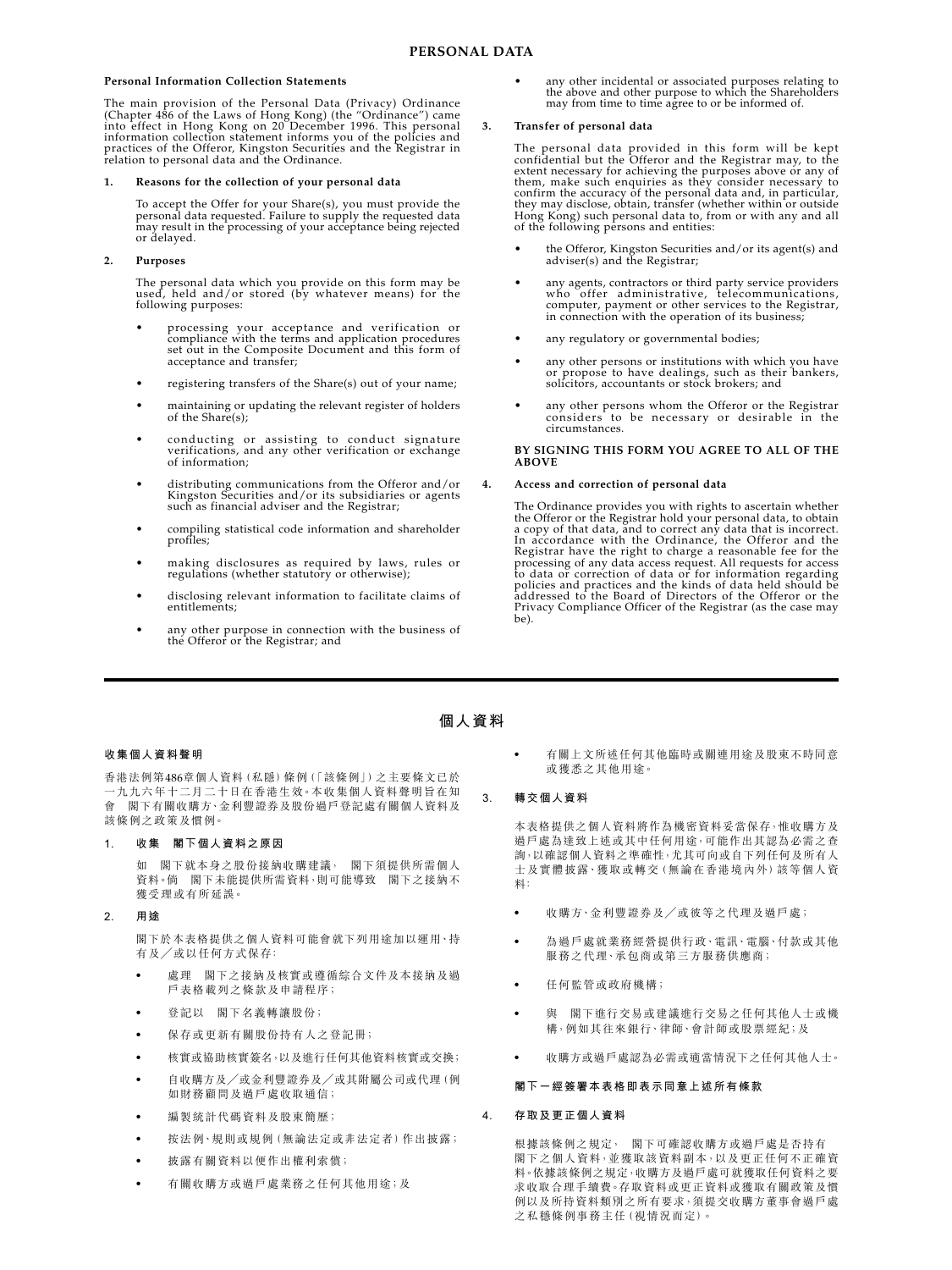**THIS FORM IS IMPORTANT AND REQUIRES YOUR IMMEDIATE ATTENTION. If you are in any doubt as to any aspect of this form or as to the action to be taken, you should consult your licensed securities dealer, bank manager, solicitor, professional accountant or other professional adviser.**

If you have sold or transferred all your shares of HK\$0.01 each in FX Creations International Holdings Limited (the "Company"), you<br>should at once hand this form of acceptance and transfer and the accompanying composite of **agent through whom the sale or transfer was effected for transmission to the purchaser(s) or transferee(s).**

**The making of the mandatory conditional cash offer ("Offer") by Kingston Securities Limited ("Kingston Securities"), on behalf of** Flyrich Resources Limited ("Offeror"), to persons who are citizens, residents or nationals of jurisdictions outside Hong Kong may be<br>affected by the laws of the relevant jurisdictions. If you are a citizen or resident or n to satisfy yourself as to the full observance of the laws of the relevant jurisdiction in connection therewith, including the obtaining<br>of any governmental, exchange control or other consent which may be required or the co or other taxes by whomsoever payable and the Offeror, Kingston Securities and any person acting on their behalf shall be entitled to<br>be fully indemnified and held harmless by you for any such transfer or other taxes as you

The Securities and Futures Commission of Hong Kong and The Stock Exchange of Hong Kong Limited take no responsibility for the<br>contents of this form, which forms part of the Composite Document, make no representation as to

#### **HOW TO COMPLETE THIS FORM**

Shareholders are advised to read the Composite Document before completing this form. To accept the Offer made by Kin**gston Securities**<br>on behalf of the Offeror to acquire your Shares at a cash price of HK\$0.03 per Share, y

#### **FORM OF ACCEPTANCE AND TRANSFER IN RESPECT OF THE OFFER**

### To: **the Offeror and Kingston Securities**

- 1. My/Our execution of the form of acceptance and transfer overleaf (whether or not such form is dated) shall be binding on my/our successors and assigns, and shall constitute:
	- (a) my/our irrevocable acceptance of the Offer made by Kingston Securities on behalf of the Offeror, as contained in the Composite Document for the consideration and on and subject to the terms and conditions therein and
	- (b) my/our irrevocable instruction and authority to each of the Offeror and/or Kingston Securities and/or any of their<br>respective agent(s) to collect from the Company or the Registrar on my/our behalf the relevant Share Ce respect of Shares due to be issued to me/us in accordance with, and against surrender of, the enclosed transfer receipt(s)<br>and/or other document(s) of title (if any) (and/or satisfactory indemnity or indemnities required i
	- (c) my/our irrevocable instruction and authority to each of the Offeror and/or Kingston Securities or any of their respective)<br>agent(s) to send a cheque crossed "Not negotiable account payee only" or a banker's cashier o valorem stamp duty payable by me/us), by post at my/our risk to the person named at the address stated below or, if<br>no name and address is stated below, to me or the first-named of us (in the case of joint registered share

*(Note: insert name and address of the person to whom the cheque or banker's cashier order is to be sent if different from the registered shareholder or the first-named of joint registered shareholders.)*

**Name:** (in block capitals) . . . . . . . . . . . . . . . . . . . . . . . . . . . . . . . . . . . . . . . . . . . . . . . . . . . . . . . . . . . . . . . . . . . . . . . . . . . . . . . . . . . . . . . . . **Address:** (in block capitals) . . . . . . . . . . . . . . . . . . . . . . . . . . . . . . . . . . . . . . . . . . . . . . . . . . . . . . . . . . . . . . . . . . . . . . . . . . . . . . . . . . . . . . .

- (d) my/our irrevocable instruction and authority to each of the Offeror and/or Kingston Securities or such person or persons as any of them may direct for the purpose, on my/our behalf, to complete and execute the contract provisions of that Ordinance;
- (e) my/our irrevocable instruction and authority to each of the Offeror and/or Kingston Securities or such person or persons as any of them may direct to complete, amend and execute any document on my/our behalf in connect
- (f) my/our undertaking to execute such further documents and to do such acts and things by way of further assurance as may be necessary or desirable to transfer my/our Shares to the Offeror or such person or persons as it
- (g) my/our agreement to ratify each and every act or thing which may be done or effected by the Offeror or Kingston<br>Securities or any of their respective agent(s) or such person or persons as any of them may direct on the
- 2. I/We understand that acceptance of the Offer by me/us will be deemed to constitute a warranty by me/us to the Offeror and<br>Kingston Securities that the Shares held by me/us to be acquired under the Offer are sold free fr
- 3. In the event that my/our acceptance is not valid, or is treated as invalid, in accordance with the terms of the Offer, all instructions, authorisations and undertakings contained in paragraph 1 above shall cease in whi
	- Note: Where you have sent one or more transfer receipt(s) and in the meantime the relevant Share Certificate(s) has/have been collected<br>by any of the Offeror and/or Kingston Securities or any of their respective agent(s) f
- 4. I/We enclose the relevant Share Certificate(s) and/or transfer receipt(s) and/or any other document(s) of title (and/or satisfactory indemnity or indemnition in respect thereof) for the whole/part of my/our holding of S